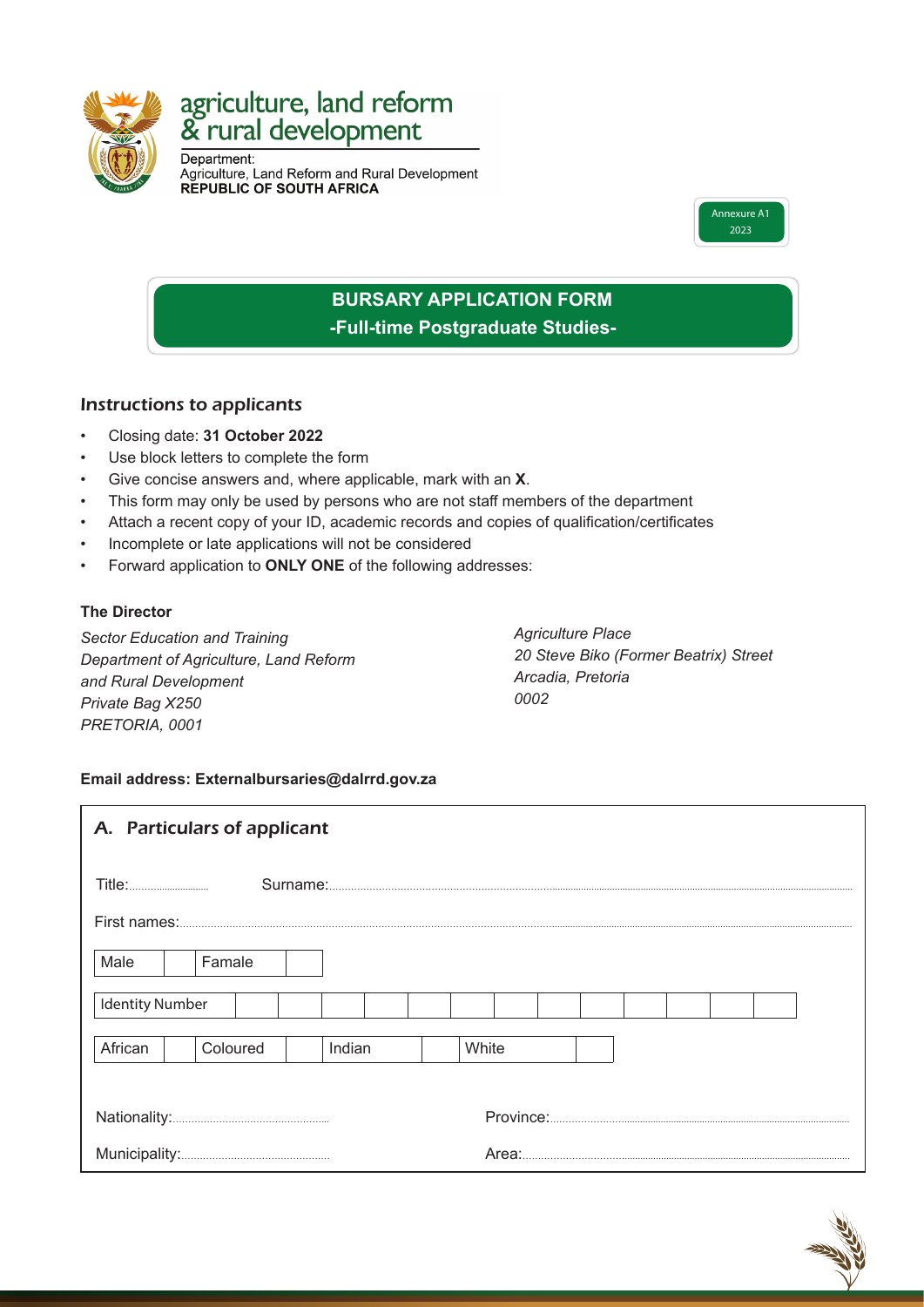| <b>Disability</b><br><b>Yes</b><br>No. |                     |
|----------------------------------------|---------------------|
|                                        |                     |
|                                        |                     |
| Postal address                         | Residential address |
|                                        |                     |
|                                        |                     |
| Postal code                            | Postal code         |
|                                        |                     |
|                                        |                     |
|                                        |                     |
|                                        |                     |

## **B.** Educational qualifications

List all the degrees/diplomas obtained, including present degree

| Degree/Diploma | <b>First registration</b><br>(Year) | <b>Year obtained</b> | Full time/part time | Name of institution |
|----------------|-------------------------------------|----------------------|---------------------|---------------------|
|                |                                     |                      |                     |                     |
|                |                                     |                      |                     |                     |
|                |                                     |                      |                     |                     |
|                |                                     |                      |                     |                     |
|                |                                     |                      |                     |                     |
|                |                                     |                      |                     |                     |
|                |                                     |                      |                     |                     |
|                |                                     |                      |                     |                     |

NB: Full certified copies of academic records must be attached for each degree/diploma

If you are not currently enrolled at an educational institution, please indicate below what you are doing at present.

| C. Particulars of postgraduate degree for which you wish to receive the bursary        |  |  |  |  |  |  |  |  |  |  |  |  |
|----------------------------------------------------------------------------------------|--|--|--|--|--|--|--|--|--|--|--|--|
| ADV DIP/B.TECH STUDY<br><b>HONOURS STUDY</b><br><b>MASTERS STUDY</b><br>DOCTORAL STUDY |  |  |  |  |  |  |  |  |  |  |  |  |
|                                                                                        |  |  |  |  |  |  |  |  |  |  |  |  |
| Mark the academic year of study for which you are applying<br>3<br>2<br>4              |  |  |  |  |  |  |  |  |  |  |  |  |
|                                                                                        |  |  |  |  |  |  |  |  |  |  |  |  |
|                                                                                        |  |  |  |  |  |  |  |  |  |  |  |  |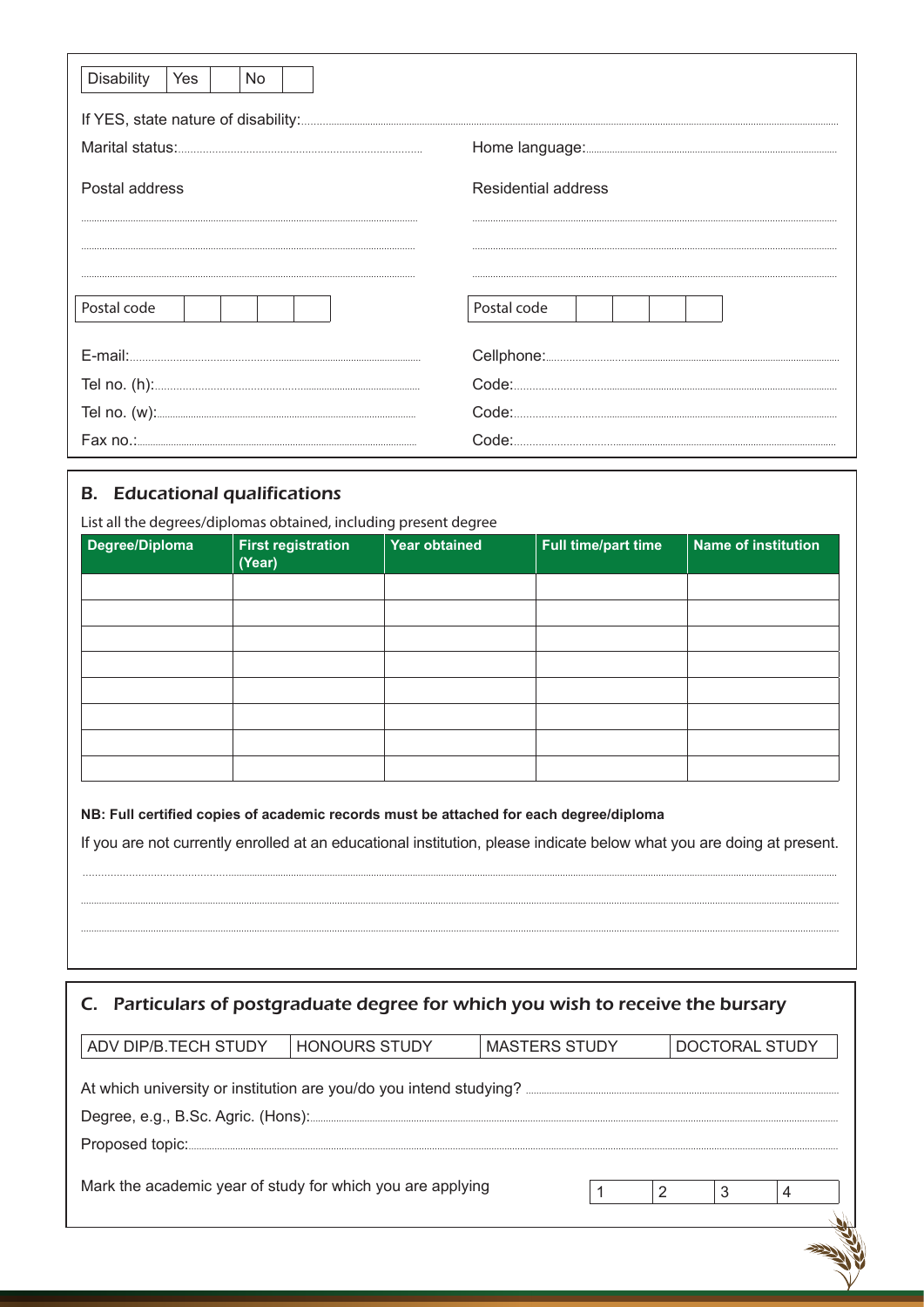Short description or title of proposed research project

Details of the research proposal. Indicate the problem and the importance of your study (research) to society

#### D. Research experience and output

List all science articles/papers you have published and/or presented and the name of the journal or conference where the article was published or presented. Article title:

| Authors: |  |
|----------|--|
|          |  |
|          |  |
| Authors: |  |
|          |  |

| E. Income status |
|------------------|
|                  |
|                  |
|                  |

Mark your combined parents or guardians income (R)

| 10000                                         | 10 001-30 000 | 30 001 and above | Attach proof of<br>income for both<br>parents and proof of<br>income from SASSA |  |  |  |  |  |  |  |  |
|-----------------------------------------------|---------------|------------------|---------------------------------------------------------------------------------|--|--|--|--|--|--|--|--|
| No. of other dependents still living at home: |               |                  |                                                                                 |  |  |  |  |  |  |  |  |

No. of dependents still at school:.....